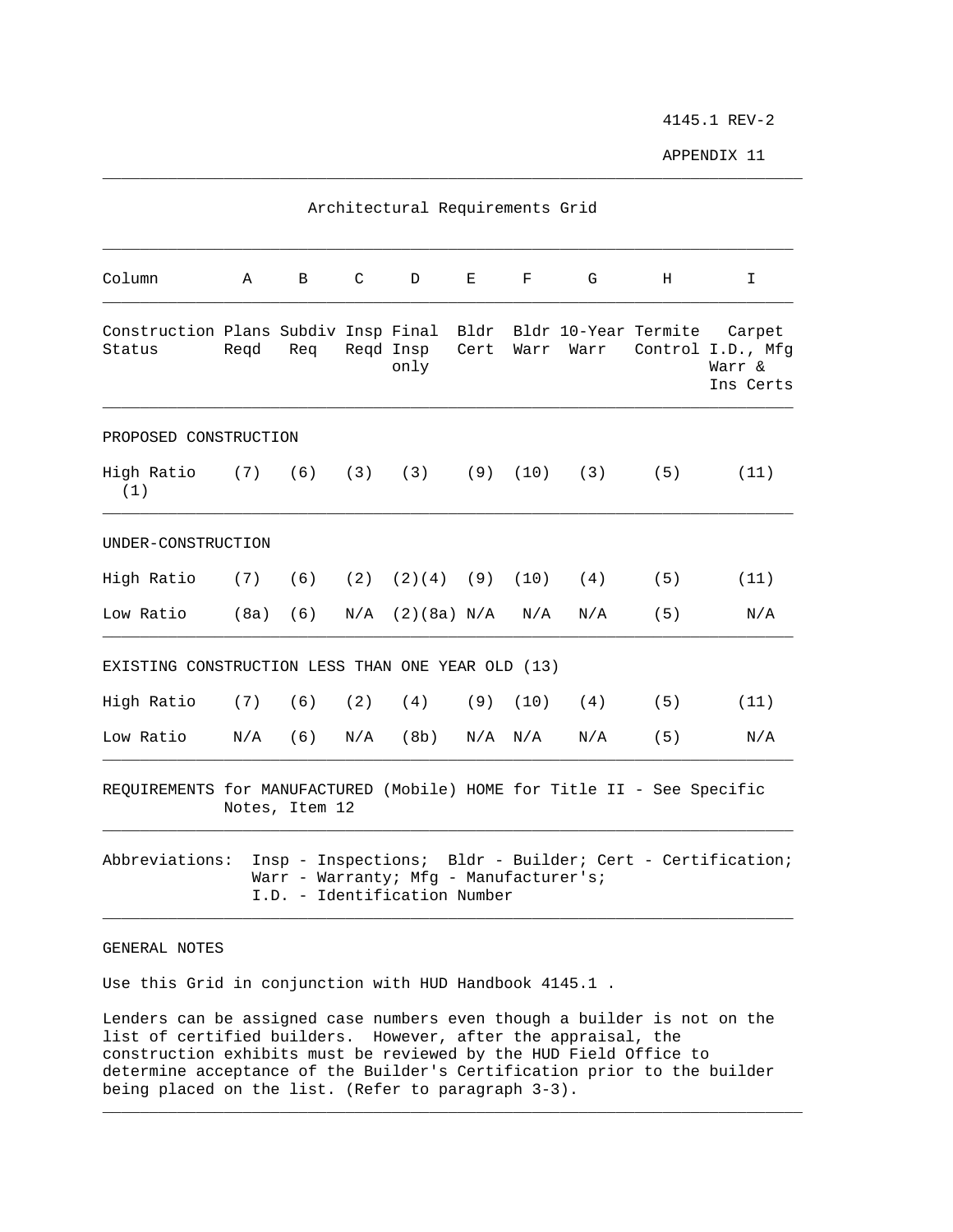$\frac{1}{3/90}$ 

4145.1 REV-2

APPENDIX 11

Conversions from VA-CRV's (or VA-MCRV's). Builders do not have to be on the list of certified builders. However, when submitting for mortgage insurance, the following forms must be present: Form HUD 92541, Form HUD 92541-A, Form HUD 92544 and Form HUD 92544-A. (Refer to Paragraph  $3-3.D.$ .

( ). See Specific Notes listed on the following page.

SPECIFIC NOTES

1. All cases approved prior to the beginning of construction or issuance of an Early Start letter by HUD or VA are eligible for "high loan-to-value" financing. Section 518(a) structural defect warranty applies. (Refer to paragraph 6-1).

 $\_$  , and the set of the set of the set of the set of the set of the set of the set of the set of the set of the set of the set of the set of the set of the set of the set of the set of the set of the set of the set of th

\_\_\_\_\_\_\_\_\_\_\_\_\_\_\_\_\_\_\_\_\_\_\_\_\_\_\_\_\_\_\_\_\_\_\_\_\_\_\_\_\_\_\_\_\_\_\_\_\_\_\_\_\_\_\_\_\_\_\_\_\_\_\_\_\_\_\_\_\_\_\_\_\_\_\_

i (Continued) 3/90

4145.1 REV-2

APPENDIX 11

2. If the appraiser has no listed conditions requiring an inspection (i.e., the property improvements are 100 percent complete), then the appraisal (URAR) serves as the final inspection.

\_\_\_\_\_\_\_\_\_\_\_\_\_\_\_\_\_\_\_\_\_\_\_\_\_\_\_\_\_\_\_\_\_\_\_\_\_\_\_\_\_\_\_\_\_\_\_\_\_\_\_\_\_\_\_\_\_\_\_\_\_\_\_\_\_\_\_\_\_

 If the property is not 100 percent, a final inspection by a fee inspector is required. (Refer to paragraph 6-3). All 3 inspections may be required depending on the dwellings stage of construction.

\_\_\_\_\_\_\_\_\_\_\_\_\_\_\_\_\_\_\_\_\_\_\_\_\_\_\_\_\_\_\_\_\_\_\_\_\_\_\_\_\_\_\_\_\_\_\_\_\_\_\_\_\_\_\_\_\_\_\_\_\_\_\_\_\_\_\_\_\_\_\_\_\_\_\_

3. Three (3) inspections are required. However, if the local jurisdiction has been approved by the HUD Field Office, or if a HUD accepted insured 10-year protection plan is provided, only a final inspection may be permitted.

 The 10-year protection plan may be used to request a waiver of the initial and intermediate inspections. A 10-year protection plan is not required to obtain "high loan-to-value" financing on a "proposed construction" case. Section 518(a) applies whether or not a 10-year protection plan is provided. (Refer to paragraphs 4-3 and 4-4).

4. A HUD accepted 10-year protection plan is required in order to obtain "high loan-to-value" financing. Section 518(a) of the National Housing Act does not apply. Providing a HUD accepted insured 10-year protection plan does not change this provision.

\_\_\_\_\_\_\_\_\_\_\_\_\_\_\_\_\_\_\_\_\_\_\_\_\_\_\_\_\_\_\_\_\_\_\_\_\_\_\_\_\_\_\_\_\_\_\_\_\_\_\_\_\_\_\_\_\_\_\_\_\_\_\_\_\_\_\_\_\_\_\_\_\_\_\_

\_\_\_\_\_\_\_\_\_\_\_\_\_\_\_\_\_\_\_\_\_\_\_\_\_\_\_\_\_\_\_\_\_\_\_\_\_\_\_\_\_\_\_\_\_\_\_\_\_\_\_\_\_\_\_\_\_\_\_\_\_\_\_\_\_\_\_\_\_\_\_\_\_\_\_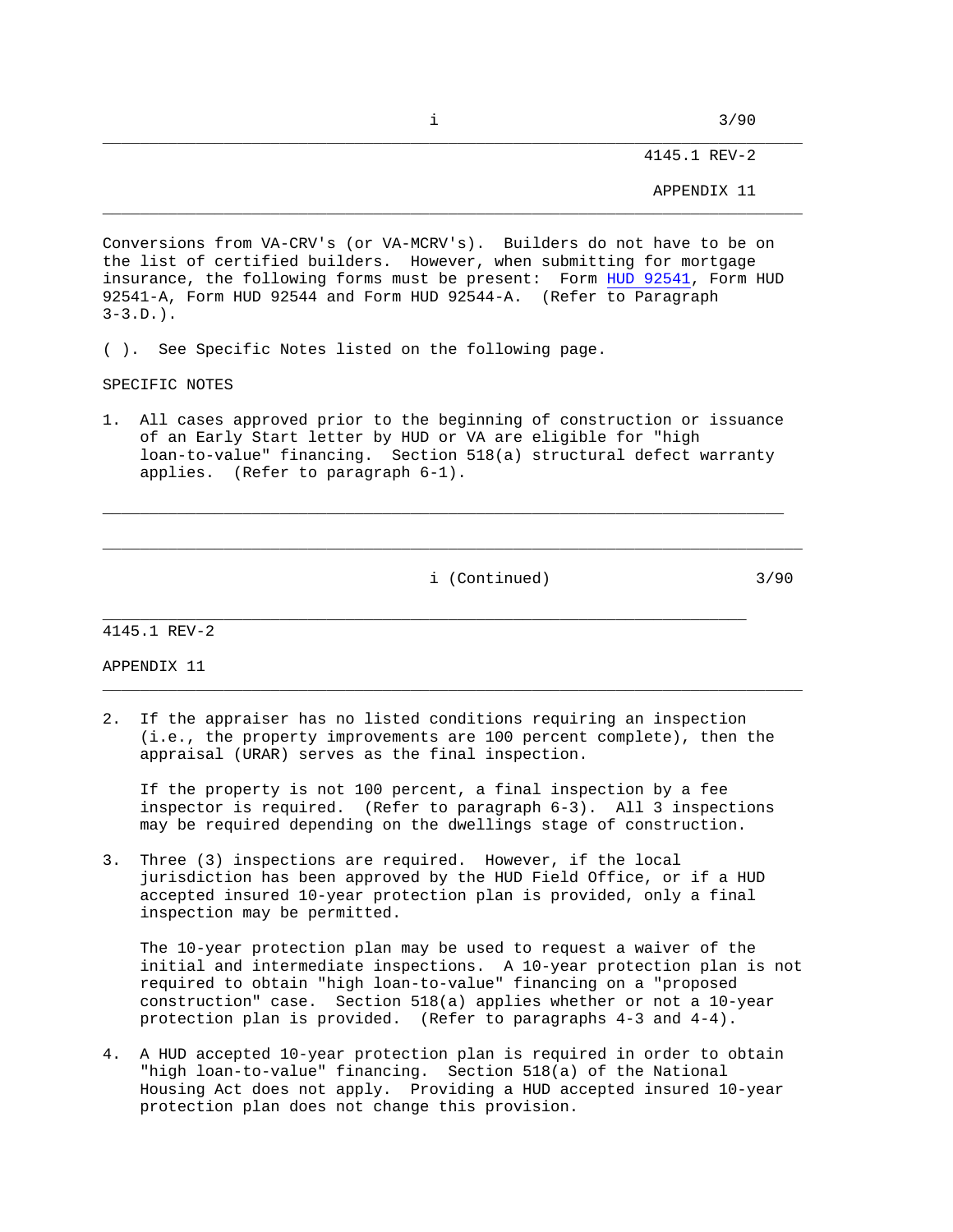Lender must notify borrower that the property was not approved by HUD (or VA) prior to the start of construction and the Department does not have authority to provide financial relief for any future property repairs. (Refer to paragraph 6-1).

5. In areas of the country where termites exist, it is necessary to control termite infestation. Consult with local HUD Field Office for requirement(s).

 If termite soil treatment is used to control infestation, submit a builders five (5) year guarantee on Form HUD 92052. (Refer to Form HUD 92800.5B, item 16 of the Specific Commitment Conditions).

- 6. Subdivision requirements must be followed (See Handbook 4135.1).
- 7. Construction Exhibits must be submitted in the HUD Case Binder for all properties receiving "high loan-to-value" (97/95%) financing. (Refer to Chapter 2).

 On VA-CRV's (VA-MCRV's), plans are not required. VA is responsible for complaint processing during the one-year warranty period. (Refer to paragraph 3-3.D.).

\_\_\_\_\_\_\_\_\_\_\_\_\_\_\_\_\_\_\_\_\_\_\_\_\_\_\_\_\_\_\_\_\_\_\_\_\_\_\_\_\_\_\_\_\_\_\_\_\_\_\_\_\_\_\_\_\_\_\_\_\_\_\_\_\_\_\_\_\_\_\_\_\_\_\_

 $3/90$  ii

\_\_\_\_\_\_\_\_\_\_\_\_\_\_\_\_\_\_\_\_\_\_\_\_\_\_\_\_\_\_\_\_\_\_\_\_\_\_\_\_\_\_\_\_\_\_\_\_\_\_\_\_\_\_\_\_\_\_\_\_\_\_\_\_\_\_\_\_\_ 4145.1 REV-2

APPENDIX 11

8. Where "low loan-to-value" (90%) financing is applicable:

 a. Under-Construction Case. Final inspection by a fee inspector is required. Plans are required to ensure compliance with appraisal conditions. Certifications, warranties or guarantees are not required by HUD.

\_\_\_\_\_\_\_\_\_\_\_\_\_\_\_\_\_\_\_\_\_\_\_\_\_\_\_\_\_\_\_\_\_\_\_\_\_\_\_\_\_\_\_\_\_\_\_\_\_\_\_\_\_\_\_\_\_\_\_\_\_\_\_\_\_\_\_\_\_\_\_\_\_\_\_

- b. Existing Property (Less than one-year old). Since the property improvements are 100% complete, the appraisal (URAR) serves as the final inspection. Plans, certifications, warranties or guarantees are not required by HUD.
- 9. Submit Builder's Certification, Form HUD 92541, and the Agreement to Execute the Warranty of Completion of Construction, Form HUD 92541-A. (Refer to paragraph 3-3).
- 10. Submit the Warranty of Completion of Construction, Form HUD 92544, and the Addendum to Warranty of Completion of Construction, Form HUD 92544-A. (refer to paragraph 3-18).
- 11. Submit Carpet Identification Number for compliance with Use of Material Bulletin 44d. Also provide the homebuyer all manufacturers warranties and a certificate from the company that installed the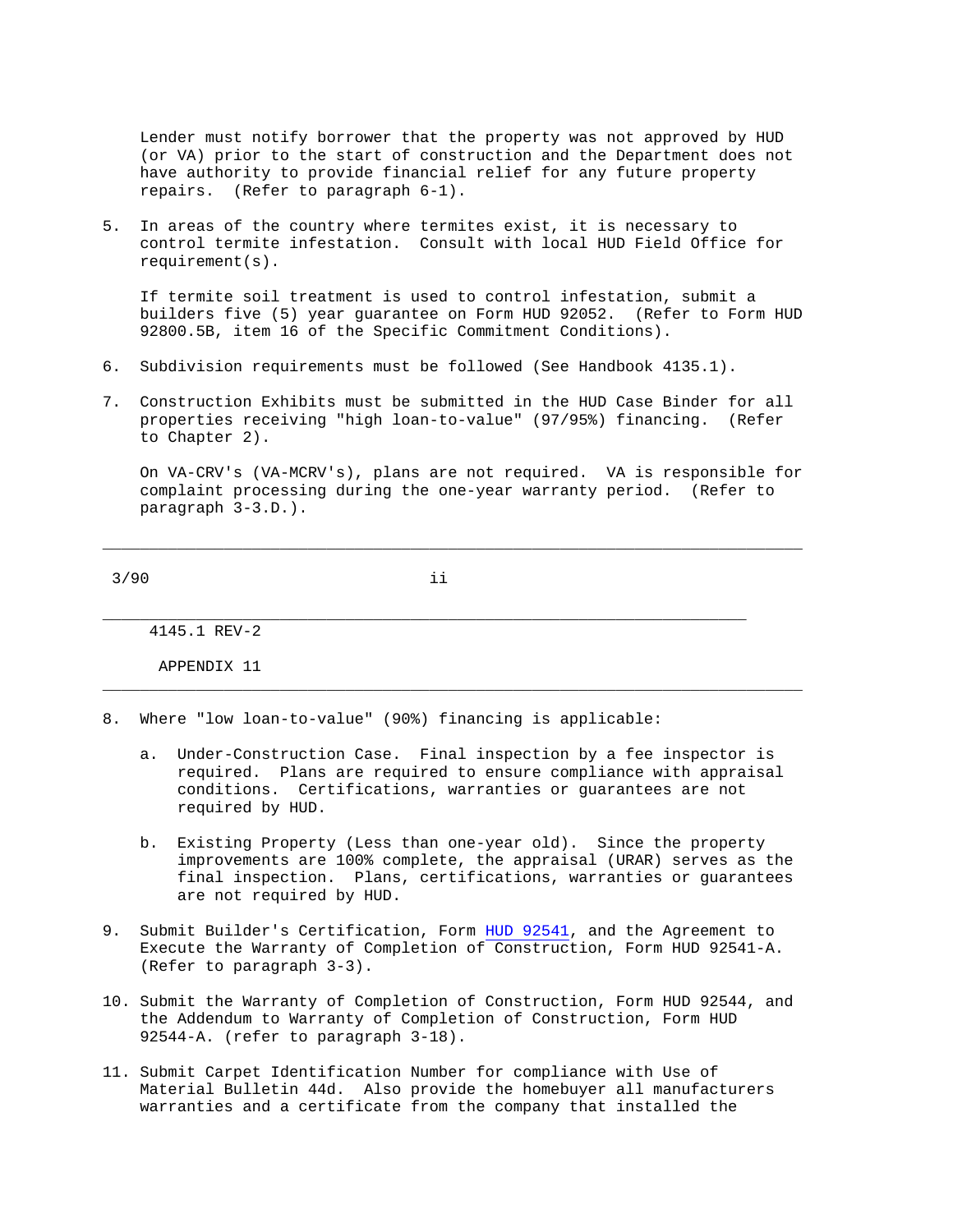insulation, stating the R-values of the insulation used. (Refer to Form HUD 92800.5B, items 5, 10, and 14 of Specific Commitment Conditions).

\_\_\_\_\_\_\_\_\_\_\_\_\_\_\_\_\_\_\_\_\_\_\_\_\_\_\_\_\_\_\_\_\_\_\_\_\_\_\_\_\_\_\_\_\_\_\_\_\_\_\_\_\_\_\_\_\_\_\_\_\_\_\_\_\_\_\_\_\_\_\_\_\_\_\_ 3/90 ii (Continued) \_\_\_\_\_\_\_\_\_\_\_\_\_\_\_\_\_\_\_\_\_\_\_\_\_\_\_\_\_\_\_\_\_\_\_\_\_\_\_\_\_\_\_\_\_\_\_\_\_\_\_\_\_\_\_\_\_\_\_\_\_\_\_\_\_\_\_\_\_ 4145.1 REV-2 APPENDIX 11 \_\_\_\_\_\_\_\_\_\_\_\_\_\_\_\_\_\_\_\_\_\_\_\_\_\_\_\_\_\_\_\_\_\_\_\_\_\_\_\_\_\_\_\_\_\_\_\_\_\_\_\_\_\_\_\_\_\_\_\_\_\_\_\_\_\_\_\_\_\_\_\_\_\_\_ 12. Manufactured (Mobile) Homes, Title II (Refer to paragraph 3-4)

- a. FHA Mortgage Insurance can only be obtained on manufactured homes installed on a permanent foundation, built after June 15, 1976, in conformance with the Federal Manufacturers Home Construction and Safety Standards (FMHCSS).
- b. Comply with the Architectural Requirements, Specific Notes, for the appropriate Construction Status, except the following:
	- 1) Column C; only two (2) inspections are required, an initial inspection of the permanent foundation and a final inspection of the entire property.
	- 2) Column I; only the manufacturers warranties are required.

 At final inspection, the manufactured unit will be inspected to ensure completion of on-site work (i.e., proper joint connections and finish work associated with the joint connections). If a structural defect in the unit is observed, the final inspection will not occur until the applicable State Administrative Agency has verified structural soundness of the manufactured unit.

- c. Submit all information required in HUD Handbook 4930.3, Permanent Foundations Guide for Manufactured Housing. For an "existing" property, the foundation design information in Appendices A, B and C, may be used to verify the design of the existing system to ensure compliance with the definition of a "Permanent Foundation."
- d. The manufactured unit must not have been installed or occupied previously at any other site or location.
	- 1) Existing Unit with New Permanent Foundation Proposed.

 "High loan-to-value" Financing is allowed provided the above mentioned items are submitted and accepted prior to issuance of Form HUD 92800.5B, Conditional Commitment / Direct Endorsement Statement of Appraised Value. Comply with item 12.C. Builder's Certification and Warranties are required on the foundation.

2) Existing Unit with Permanent Foundation Under-Construction or